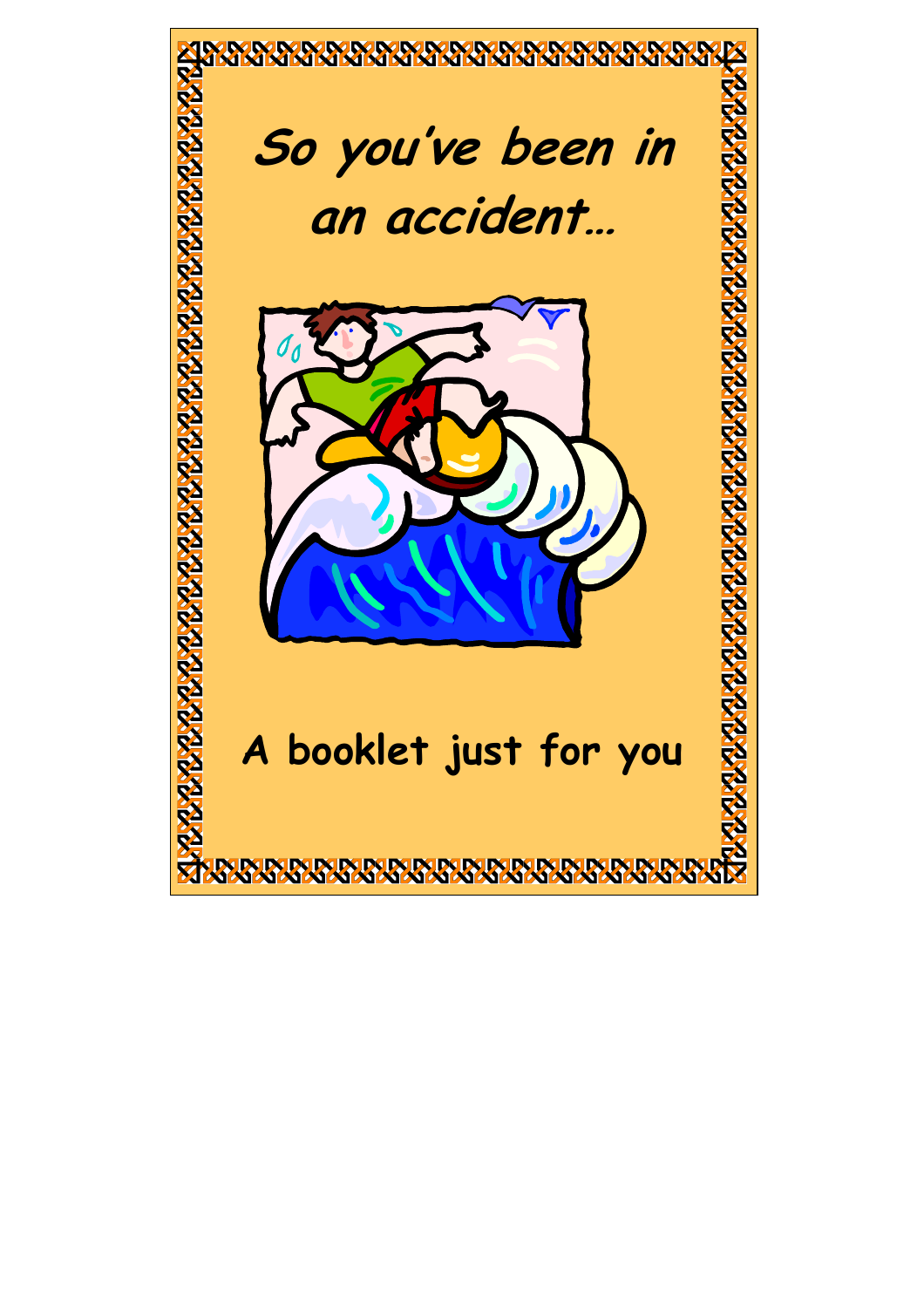## disclosured and conservation and solid

As you would know, accidents are unexpected and often very scary experiences. At the moment, things are probably quite different to how they normally are.

Maybe you are feeling different to how you normally feel. You might be wondering…

- ¾ **"Do other people think and feel the same way as me?"**
- ¾ **"How long will these feelings last?"**

¾ **"Will I be okay?"** 

<u>u di separa di separa di separa di separa di separa di separa di separa di separa di separa di separa di separa di separa di separa di separa di separa di separa di separa di separa di separa di separa di separa di separa</u>

¾ **"What is helpful for me to think and do, and what is not so helpful?"**

If so, lots of people ask these questions after an accident, and this small book will give you some answers.

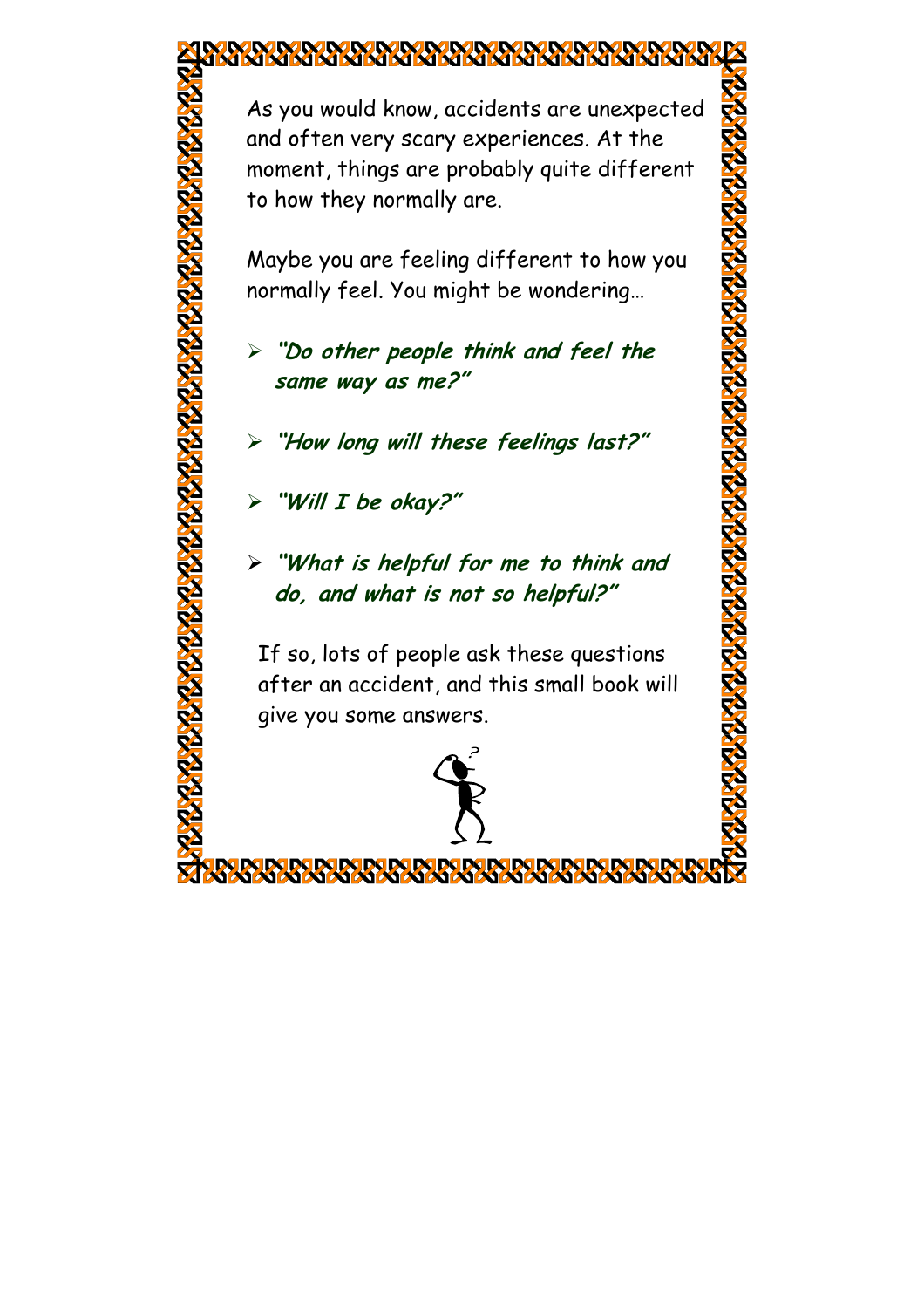

**PAPAPAPAPAPAPAPAPAPA**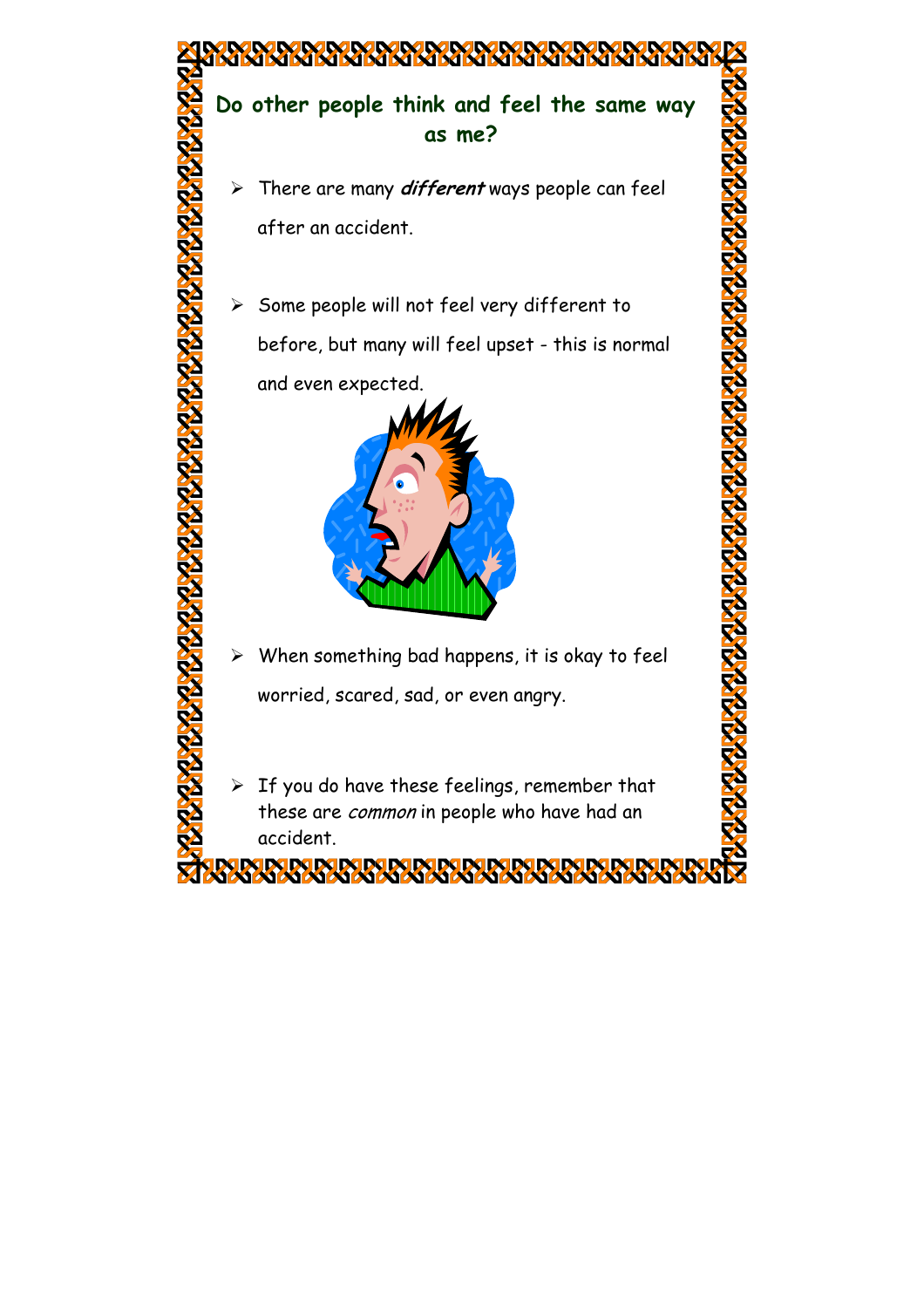$\triangleright$  It is also common to have one or more of these:

**MARAGARA KATA ATAN TARTA** 

- o Feeling annoyed, feeling like no one can help
- o Feeling tired, having problems sleeping, having nightmares about the accident, feeling wide-awake, feeling a bit sick or not feeling hungry.



- o Forgetting things, having thoughts about the accident that pop into your head when you are trying to stop them, finding that school work is a little harder than usual.
- o Not wanting to be with people as much as before, being afraid to be alone, maybe more grumpy with friends and family
- $\triangleright$  Maybe you are feeling some of these things already, or maybe some of these feelings will come up over time.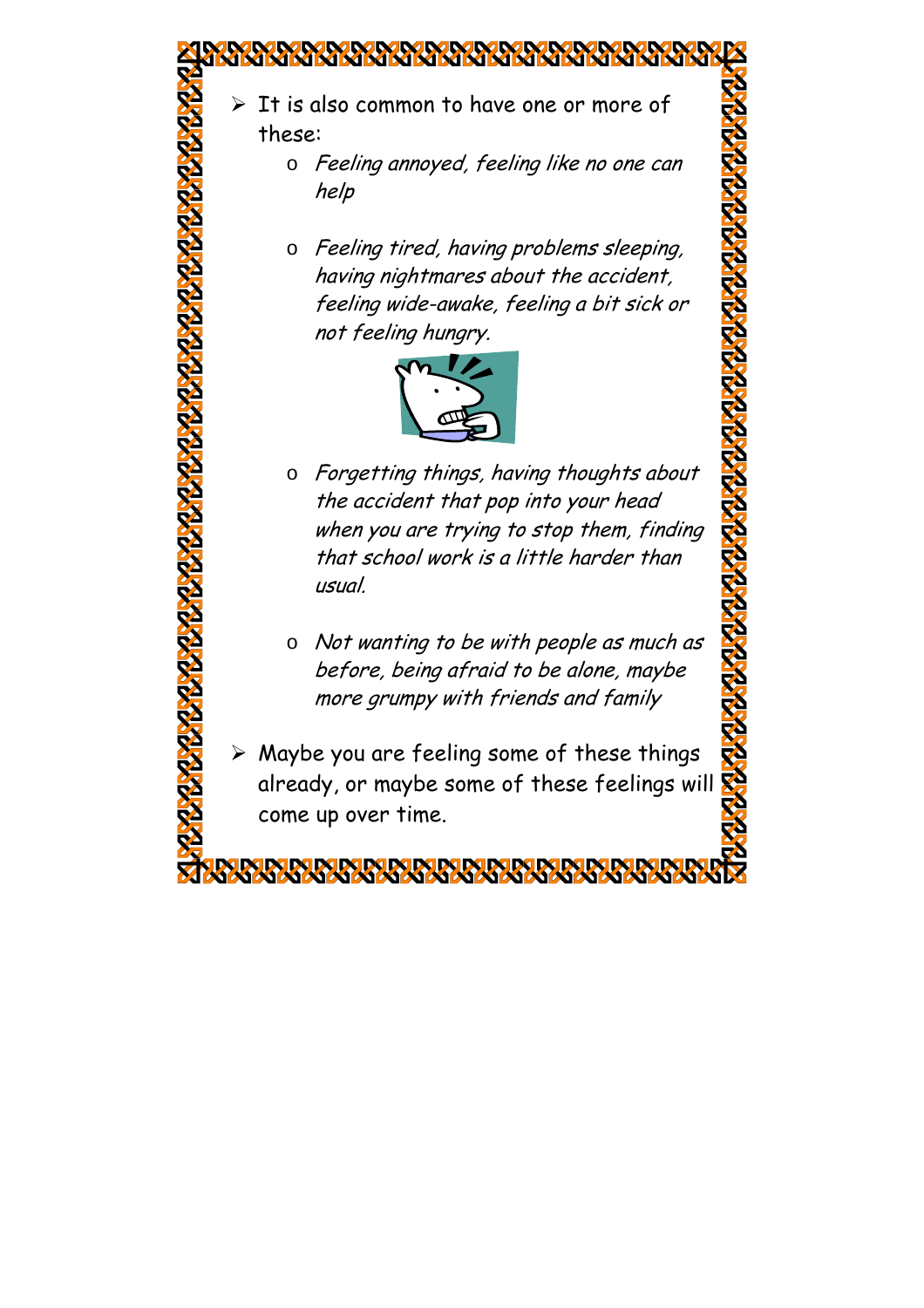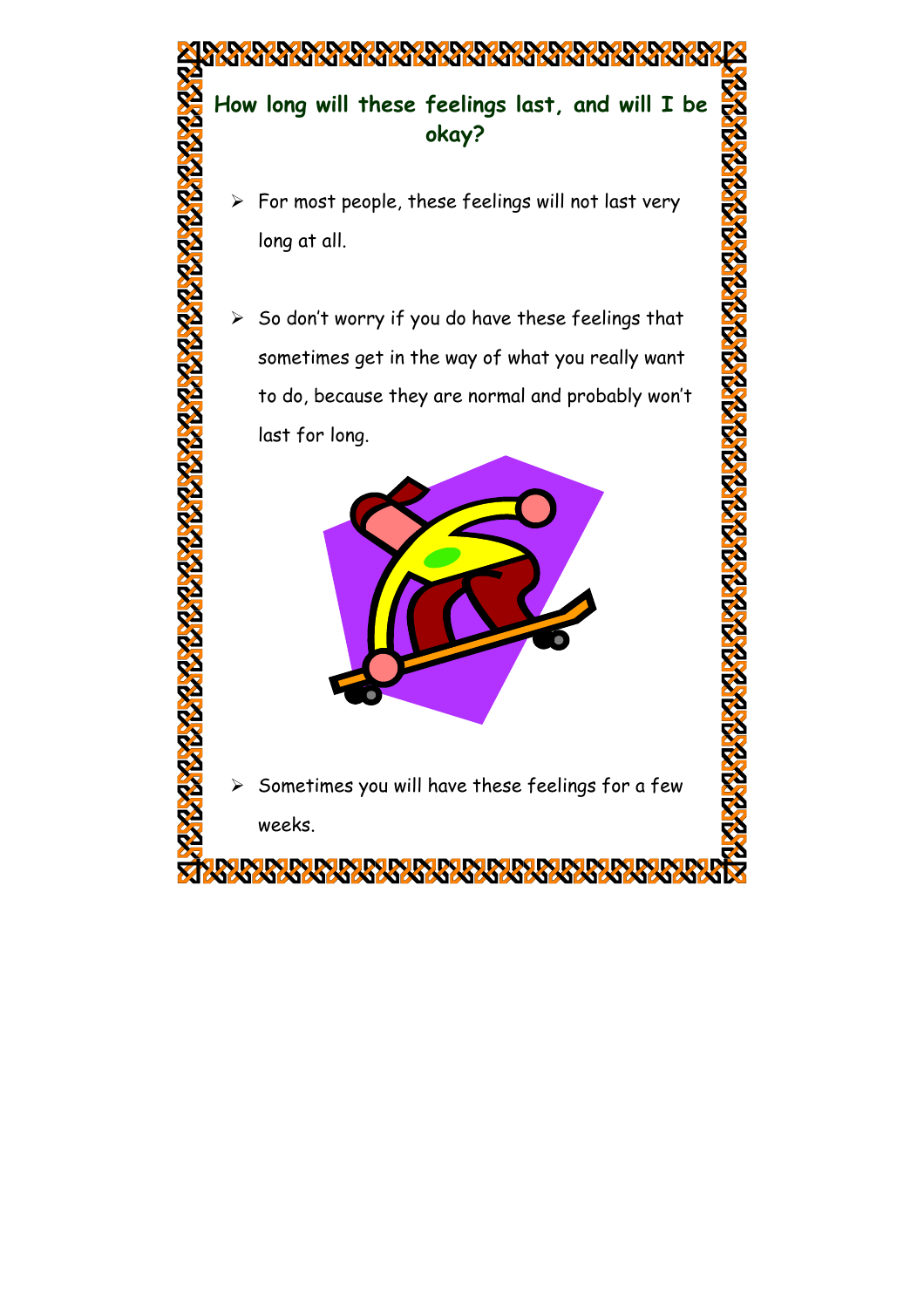

**A BARA A BARA A BARA A BARA A BARA A BARA A BARA A BARA A BARA A BARA A BARA A BARA A BARA A BARA A BARA A BAR** 

Adj Adj Adj Adj Adj Adj Adj Adj

 $\triangleright$  Remind yourself that it's okay to have strong feelings after something bad or scary happens.

- $\triangleright$  Also remind yourself that there are many **different** ways people deal with being in an accident.
- $\triangleright$  If you want to, let your parents know about any thoughts and feelings you have about the accident.

**PARTY PARTY PARTY PARTY PARTY PARTY PARTY PARTY PARTY PARTY PARTY PARTY PARTY PARTY PARTY PARTY PARTY PARTY PA** 

 $\triangleright$  When you are ready (and when your Doctor thinks it's okay), try to start doing all your **normal** things again. If you are having trouble with this, you might want to let Mum or Dad know so that they can support you if you need it.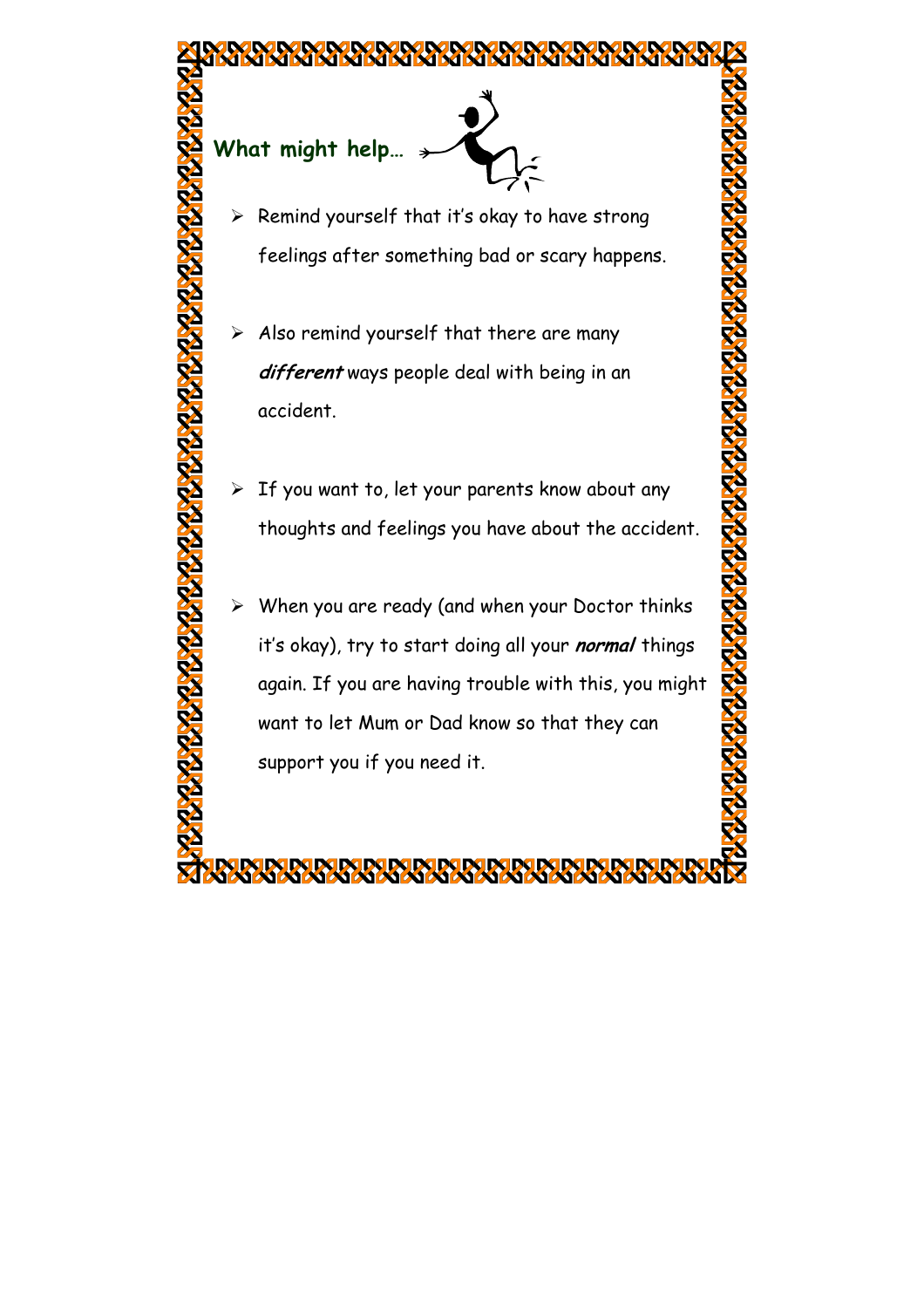

**…And what might not help at all:** 

**TANA RABA SEREGIA DE LA PARADA DE LA PARADA DE LA PARADA DE LA PARADA DE LA PARADA DE LA PARADA DE LA PARADA DE** 

¾ Try not to be **surprised** if you feel upset at first.

**PROGRAM PROGRAM PROGRAM** 

¾ Try not to think that there is a **right** way to think, feel or act after an accident. All people are different, and we all deal with things in different ways.